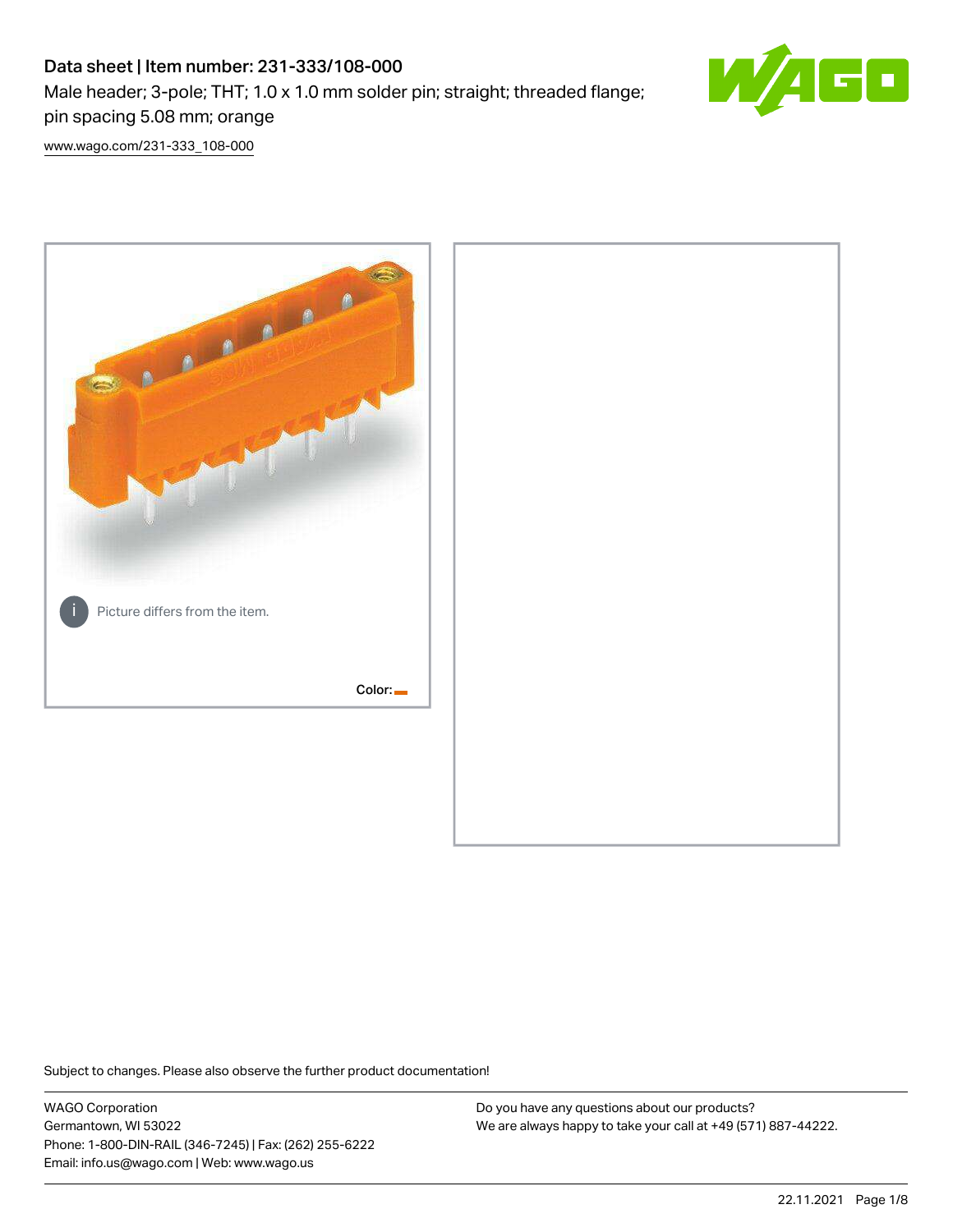

#### Dimensions in mm

 $L_1$  = (pole no. x pin spacing) + 5.4 mm

 $L_2$  = (pole no. x pin spacing) + 10 mm

#### Item description

- $\blacksquare$ Horizontal or vertical PCB mounting via straight or angled solder pins
- $\blacksquare$ Pin cross-section: 1 x 1 mm
- $\blacksquare$ With coding fingers

Subject to changes. Please also observe the further product documentation!

WAGO Corporation Germantown, WI 53022 Phone: 1-800-DIN-RAIL (346-7245) | Fax: (262) 255-6222 Email: info.us@wago.com | Web: www.wago.us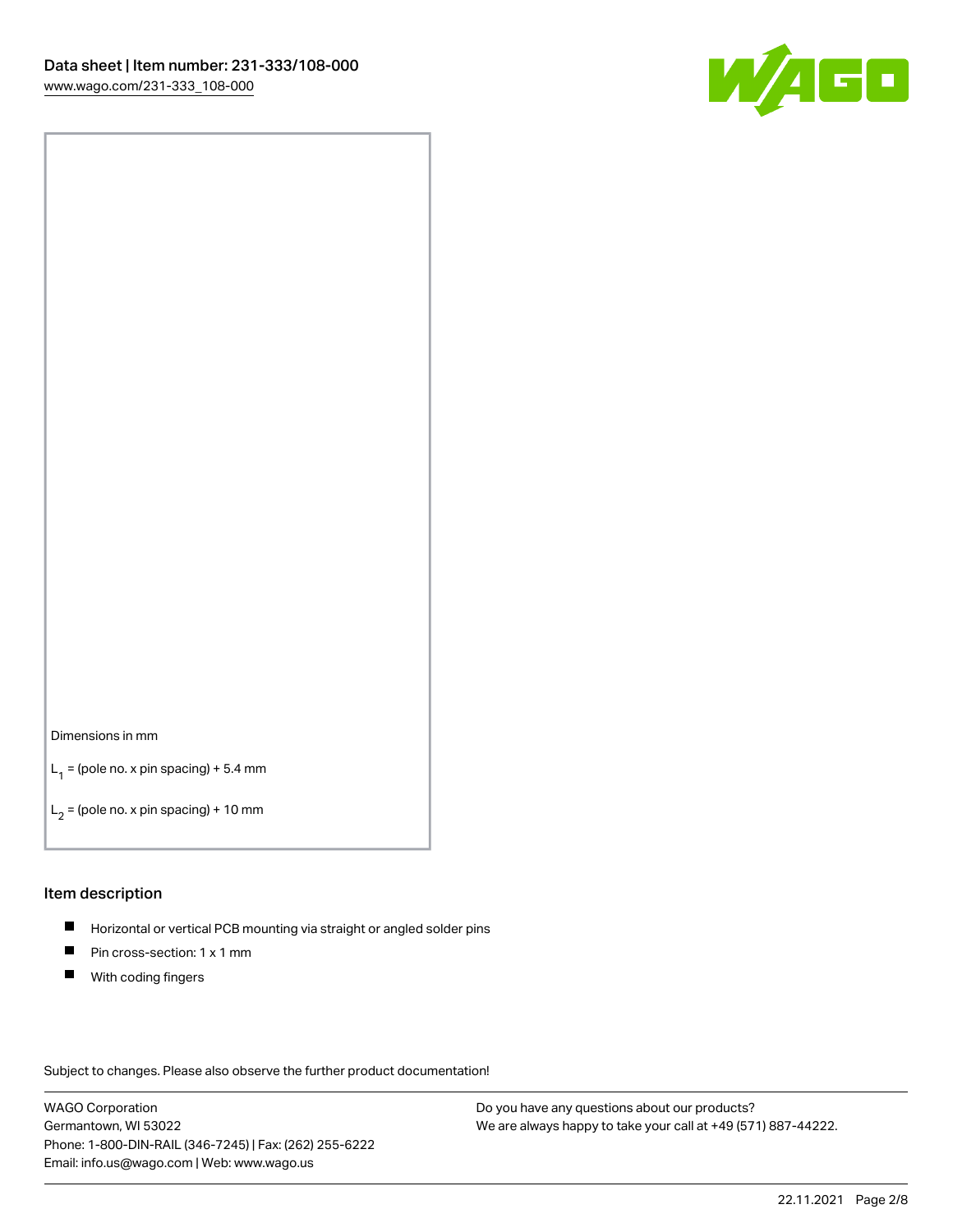

# Data Notes

| Safety information 1 | The <i>MCS – MULTI CONNECTION SYSTEM</i> includes connectors<br>without breaking capacity in accordance with DIN EN 61984. When<br>used as intended, these connectors must not be connected<br>/disconnected when live or under load. The circuit design should<br>ensure header pins, which can be touched, are not live when<br>unmated. |
|----------------------|--------------------------------------------------------------------------------------------------------------------------------------------------------------------------------------------------------------------------------------------------------------------------------------------------------------------------------------------|
| Variants:            | Other pole numbers<br>3.8 mm pin projection for male headers with straight solder pins<br>Gold-plated or partially gold-plated contact surfaces<br>Other versions (or variants) can be requested from WAGO Sales or<br>configured at https://configurator.wago.com/                                                                        |

# Electrical data

# IEC Approvals

| Ratings per                 | IEC/EN 60664-1                                            |
|-----------------------------|-----------------------------------------------------------|
| Rated voltage (III / 3)     | 320 V                                                     |
| Rated surge voltage (III/3) | 4 <sub>kV</sub>                                           |
| Rated voltage (III/2)       | 320 V                                                     |
| Rated surge voltage (III/2) | 4 <sub>kV</sub>                                           |
| Nominal voltage (II/2)      | 630 V                                                     |
| Rated surge voltage (II/2)  | 4 <sub>kV</sub>                                           |
| Rated current               | 12A                                                       |
| Legend (ratings)            | (III / 2) ≙ Overvoltage category III / Pollution degree 2 |

# UL Approvals

| Approvals per                  | UL 1059 |
|--------------------------------|---------|
| Rated voltage UL (Use Group B) | 300 V   |
| Rated current UL (Use Group B) | 10 A    |
| Rated voltage UL (Use Group D) | 300 V   |
| Rated current UL (Use Group D) | 10 A    |

# Ratings per UL

| Rated voltage UL 1977 | 600 V |
|-----------------------|-------|
| Rated current UL 1977 |       |

Subject to changes. Please also observe the further product documentation!

| <b>WAGO Corporation</b>                                | Do you have any questions about our products?                 |
|--------------------------------------------------------|---------------------------------------------------------------|
| Germantown, WI 53022                                   | We are always happy to take your call at +49 (571) 887-44222. |
| Phone: 1-800-DIN-RAIL (346-7245)   Fax: (262) 255-6222 |                                                               |
| Email: info.us@wago.com   Web: www.wago.us             |                                                               |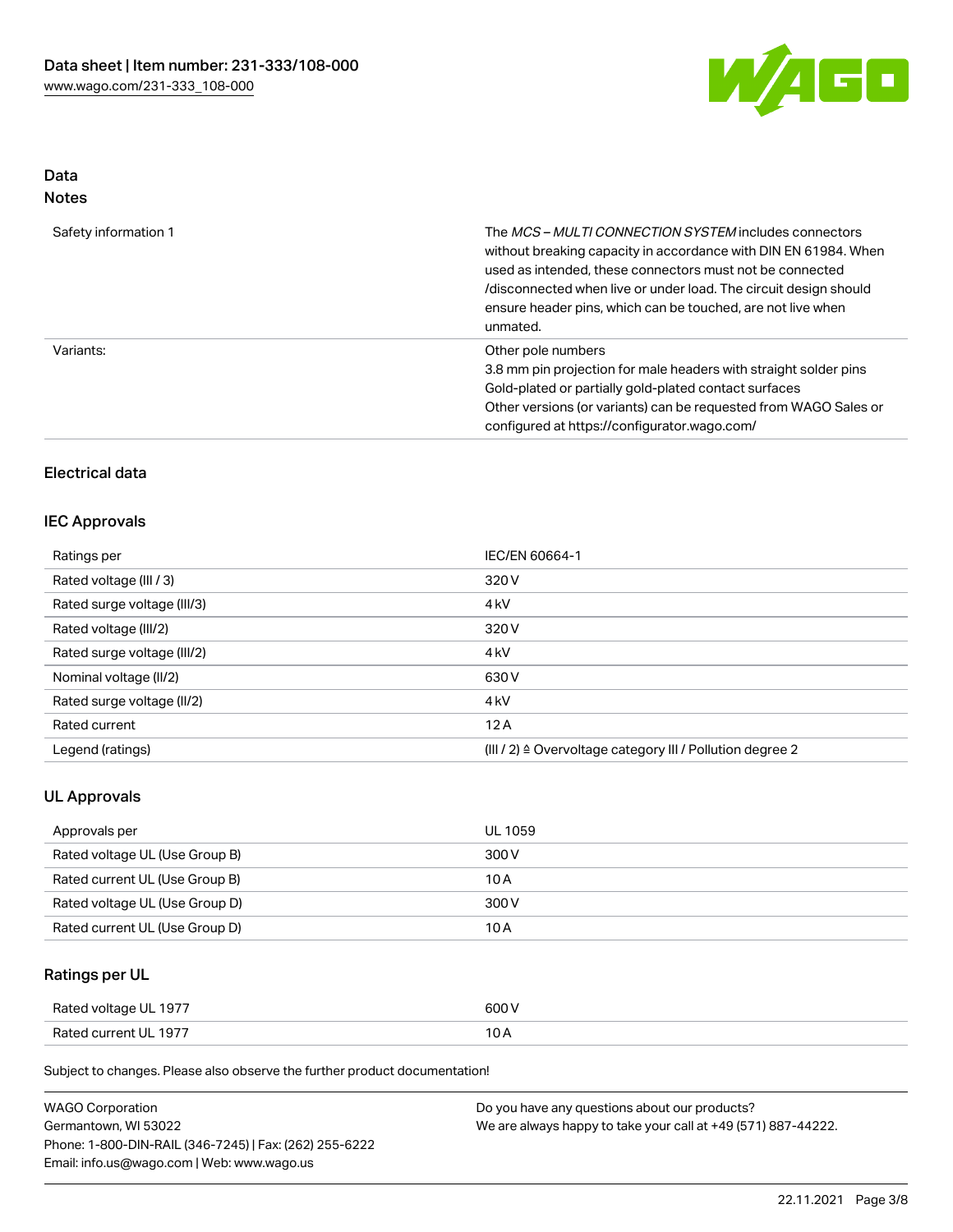

## CSA Approvals

| Approvals per                   | <b>CSA</b>            |
|---------------------------------|-----------------------|
| Rated voltage CSA (Use Group B) | 300 V                 |
| Rated current CSA (Use Group B) | 10A                   |
| Rated voltage CSA (Use Group D) | 300 V                 |
| Rated current CSA (Use Group D) | 10A                   |
| <b>Connection data</b>          |                       |
| Total number of potentials      | 3                     |
| Number of connection types      | 1                     |
| Number of levels                | $\mathbf{1}$          |
| <b>Connection 1</b>             |                       |
| Number of poles                 | 3                     |
| Physical data                   |                       |
| Pin spacing                     | 5.08 mm / 0.2 inch    |
| Width                           | 25.24 mm / 0.994 inch |
| Height                          | 17 mm / 0.669 inch    |

| Pin spacing                          | 5.08 mm / $0.2$ inch       |
|--------------------------------------|----------------------------|
| Width                                | 25.24 mm / 0.994 inch      |
| Height                               | 17 mm / 0.669 inch         |
| Height from the surface              | 12 mm / 0.472 inch         |
| Depth                                | 8.4 mm / 0.331 inch        |
| Solder pin length                    | $5 \,\mathrm{mm}$          |
| Solder pin dimensions                | $1 \times 1$ mm            |
| Drilled hole diameter with tolerance | $1.4$ <sup>(+0.1)</sup> mm |

# Plug-in connection

| Contact type (pluggable connector) | Male connector/plug |
|------------------------------------|---------------------|
| Connector (connection type)        | for PCB             |
| Mismating protection               | No                  |
| Mating direction to the PCB        | $90^{\circ}$        |
| Locking of plug-in connection      | Threaded flange     |

# PCB contact

| PCB Contact            | THT                                      |
|------------------------|------------------------------------------|
| Solder pin arrangement | over the entire male connector (in-line) |

Subject to changes. Please also observe the further product documentation!

| <b>WAGO Corporation</b>                                | Do you have any questions about our products?                 |
|--------------------------------------------------------|---------------------------------------------------------------|
| Germantown, WI 53022                                   | We are always happy to take your call at +49 (571) 887-44222. |
| Phone: 1-800-DIN-RAIL (346-7245)   Fax: (262) 255-6222 |                                                               |
| Email: info.us@wago.com   Web: www.wago.us             |                                                               |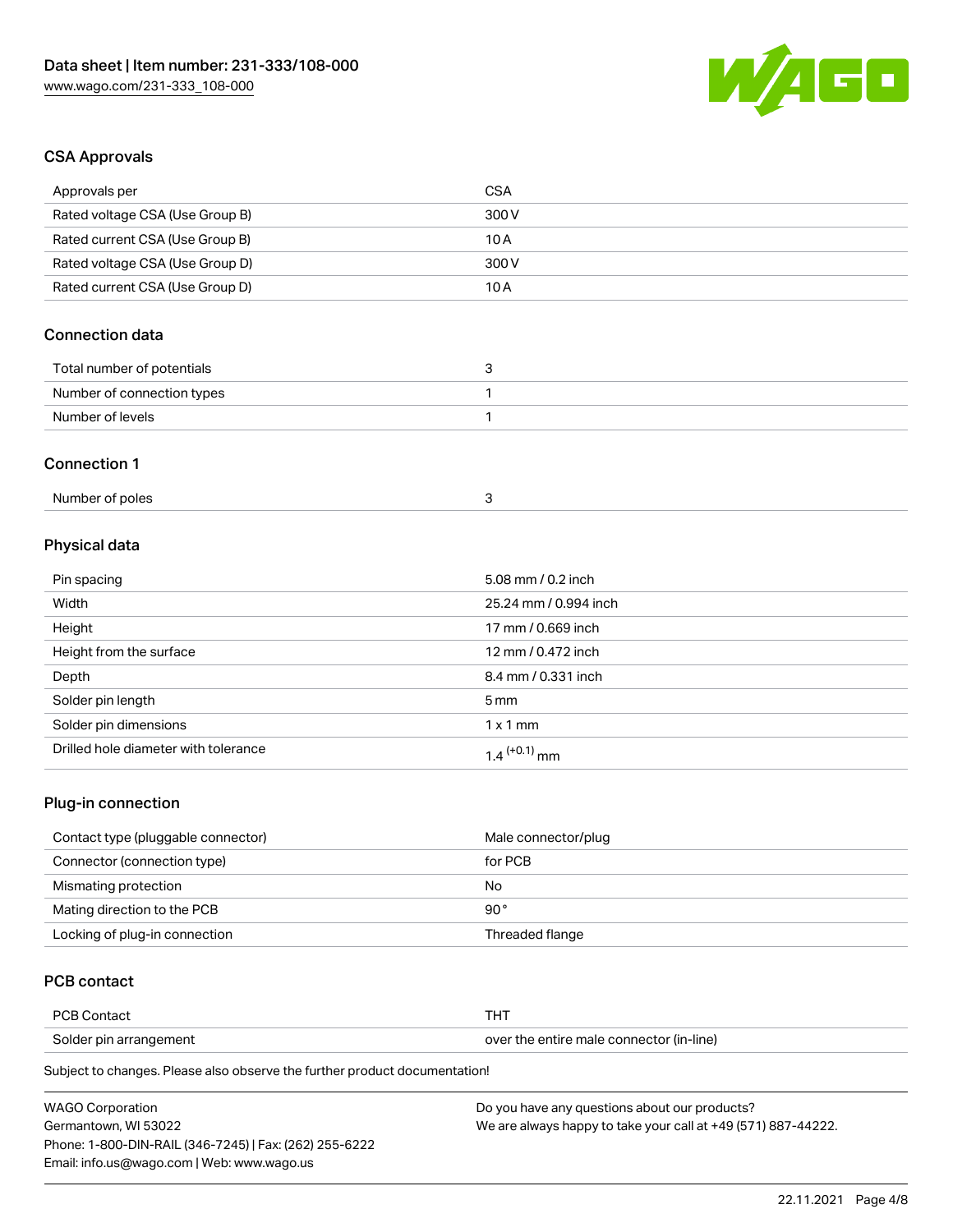

#### Number of solder pins per potential 1

#### Material data

| Color                       | orange                                 |
|-----------------------------|----------------------------------------|
| Material group              |                                        |
| Insulation material         | Polyamide (PA66)                       |
| Flammability class per UL94 | V <sub>0</sub>                         |
| Contact material            | Electrolytic copper (E <sub>Cu</sub> ) |
| Contact plating             | tin-plated                             |
| Fire load                   | 0.032 MJ                               |
| Weight                      | 1.8 <sub>g</sub>                       |

#### Environmental requirements

Limit temperature range  $-60...+100 °C$ 

#### Commercial data

| Product Group         | 3 (Multi Conn. System) |
|-----------------------|------------------------|
| PU (SPU)              | 200 Stück              |
| Packaging type        | box                    |
| Country of origin     | <b>PL</b>              |
| <b>GTIN</b>           | 4044918865289          |
| Customs tariff number | 8536694040             |

## Approvals / Certificates

#### Country specific Approvals

| Logo                | Approval                                     | <b>Additional Approval Text</b> | Certificate<br>name |
|---------------------|----------------------------------------------|---------------------------------|---------------------|
|                     | <b>CB</b><br><b>DEKRA Certification B.V.</b> | IEC 61984                       | NL-39756            |
|                     | <b>CSA</b><br>DEKRA Certification B.V.       | C <sub>22.2</sub>               | 1466354             |
| EMA<br><b>INEUR</b> | <b>KEMA/KEUR</b><br>DEKRA Certification B.V. | EN 61984                        | 2190761.01          |

Subject to changes. Please also observe the further product documentation!

| <b>WAGO Corporation</b>                                | Do you have any questions about our products?                 |
|--------------------------------------------------------|---------------------------------------------------------------|
| Germantown, WI 53022                                   | We are always happy to take your call at +49 (571) 887-44222. |
| Phone: 1-800-DIN-RAIL (346-7245)   Fax: (262) 255-6222 |                                                               |
| Email: info.us@wago.com   Web: www.wago.us             |                                                               |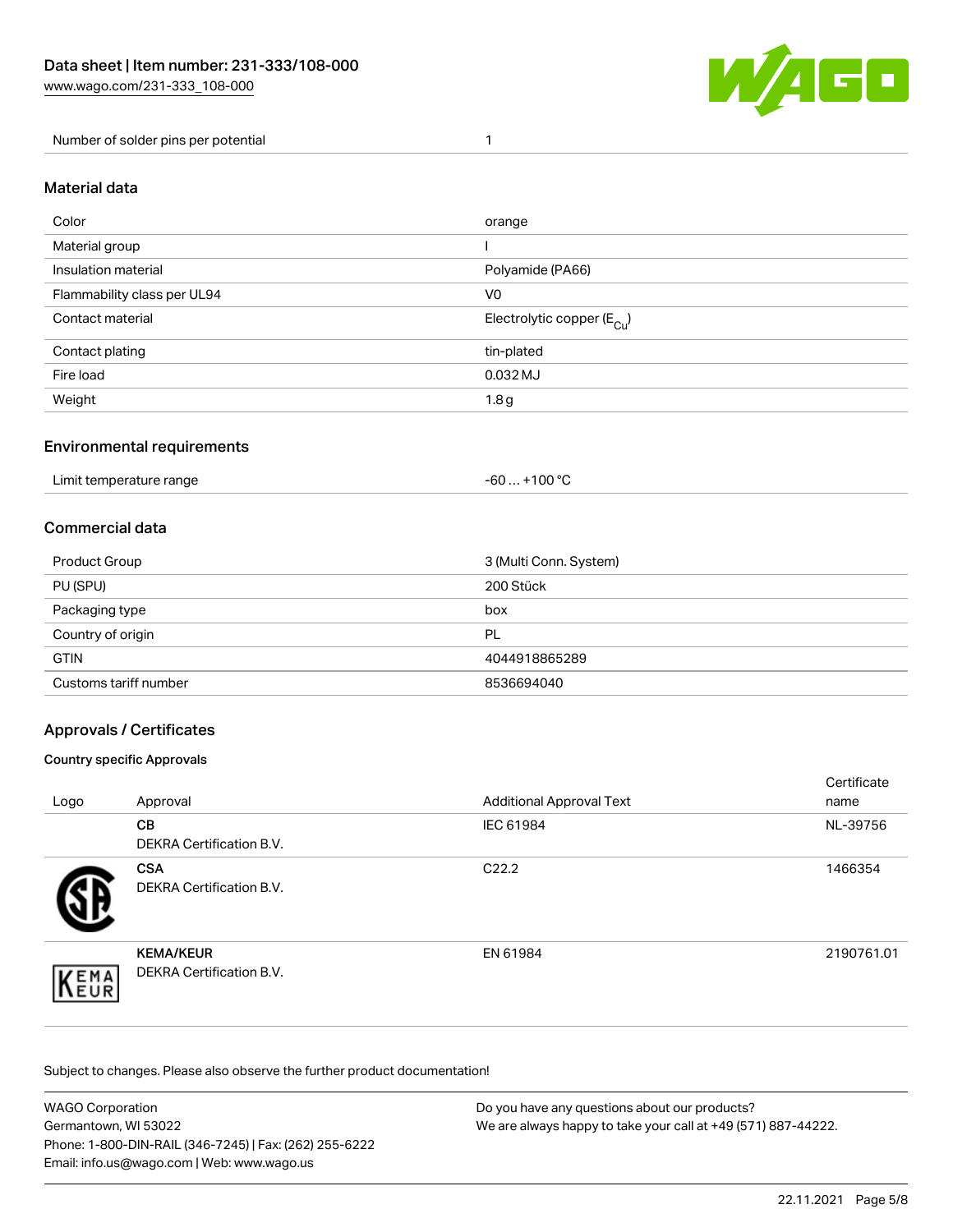

#### UL-Approvals

| Logo | Approval                                    | <b>Additional Approval Text</b> | Certificate<br>name |
|------|---------------------------------------------|---------------------------------|---------------------|
| Я.   | UL<br>UL International Germany GmbH         | <b>UL 1977</b>                  | E45171              |
| P.   | <b>UR</b><br>Underwriters Laboratories Inc. | <b>UL 1059</b>                  | E45172              |

#### Counterpart

| Item no.231-303/107-000<br>Female plug; 3-pole; screw interlocking flange; 12 AWG max; pin spacing 5.08 mm; 1 conductor per<br>pole; orange                                        | www.wago.com/231-303<br>/107-000  |
|------------------------------------------------------------------------------------------------------------------------------------------------------------------------------------|-----------------------------------|
| Item no.231-2304/107-000<br>2-conductor female connector; Push-in CAGE CLAMP®; 2.5 mm <sup>2</sup> ; Pin spacing 5.08 mm; 4-pole; Screw<br>flange; $2,50$ mm <sup>2</sup> ; orange | www.wago.com/231-2304<br>/107-000 |
| Item no.2231-303/107-000<br>Female plug; 3-pole; push-button; screw flange; 12 AWG max; pin spacing 5.08 mm; 1-conductor per<br>pole; orange                                       | www.wago.com/2231-303<br>/107-000 |

#### Optional accessories

| Intermediate plate                       |                                                                  |            |     |                      |  |  |
|------------------------------------------|------------------------------------------------------------------|------------|-----|----------------------|--|--|
|                                          | Item no.: 231-500<br>Spacer; for formation of groups; light gray |            |     | www.wago.com/231-500 |  |  |
| Coding                                   |                                                                  |            |     |                      |  |  |
|                                          | Item no.: 231-129<br>Coding key; snap-on type; light gray        |            |     | www.wago.com/231-129 |  |  |
| <b>Downloads</b><br><b>Documentation</b> |                                                                  |            |     |                      |  |  |
|                                          |                                                                  |            |     |                      |  |  |
| <b>Additional Information</b>            |                                                                  |            |     |                      |  |  |
| Technical explanations                   |                                                                  | 2019 Apr 3 | pdf | Download             |  |  |

Subject to changes. Please also observe the further product documentation!

| <b>WAGO Corporation</b>                                | Do you have any questions about our products?                 |
|--------------------------------------------------------|---------------------------------------------------------------|
| Germantown, WI 53022                                   | We are always happy to take your call at +49 (571) 887-44222. |
| Phone: 1-800-DIN-RAIL (346-7245)   Fax: (262) 255-6222 |                                                               |
| Email: info.us@wago.com   Web: www.wago.us             |                                                               |

2.0 MB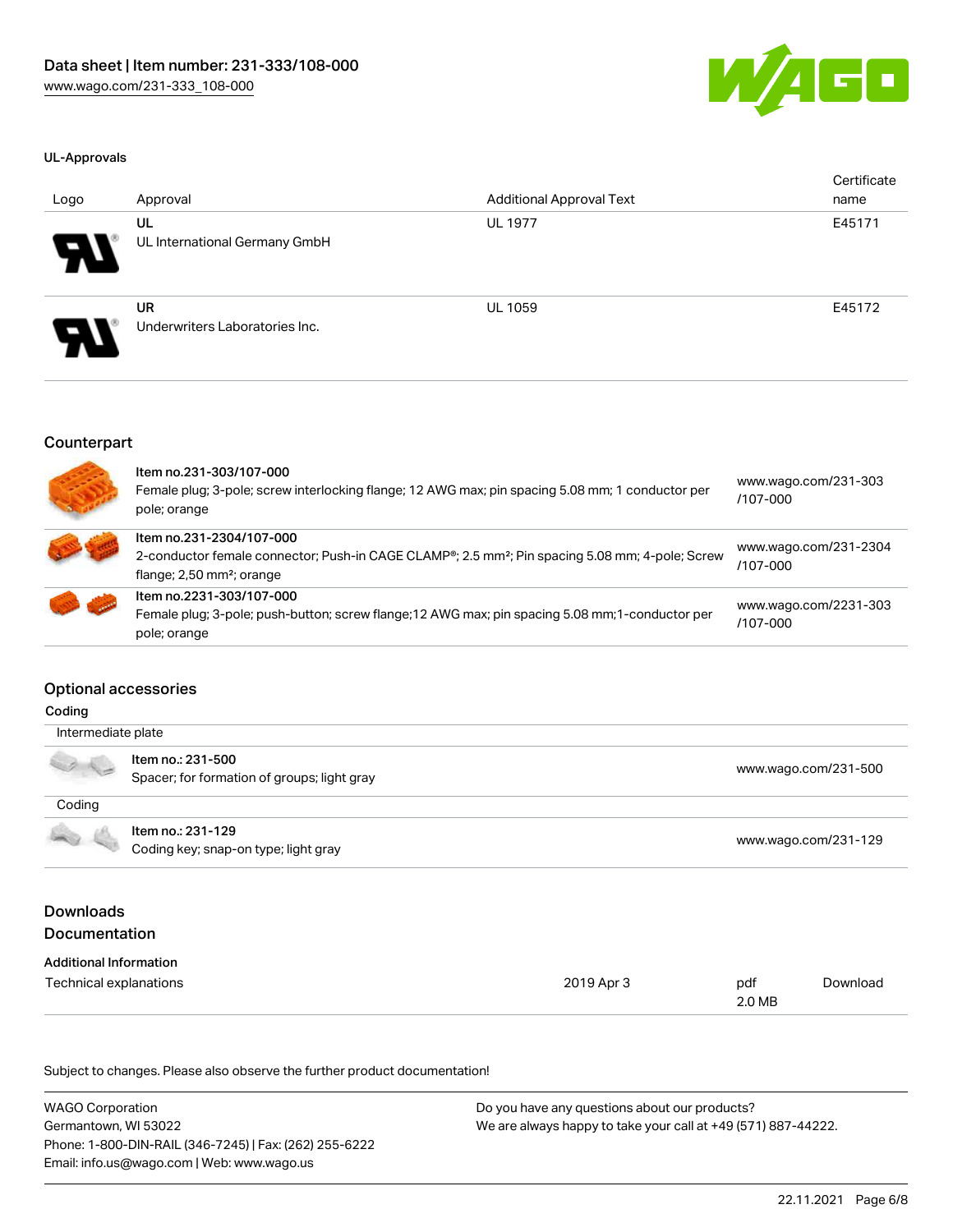

# CAD files

#### CAE data

| EPLAN Data Portal 231-333/108-000 | URL | Download |
|-----------------------------------|-----|----------|
| ZUKEN Portal 231-333/108-000      | URL | Download |
| EPLAN Data Portal 231-333/108-000 | URL | Download |

#### PCB Design

| Symbol and Footprint 231-333/108-000                                                | URL | Download |
|-------------------------------------------------------------------------------------|-----|----------|
| CAx data for your PCB design, consisting of "schematic symbols and PCB footprints", |     |          |
| allow easy integration of the WAGO component into your development environment.     |     |          |

#### Supported formats:

- $\blacksquare$ Accel EDA 14 & 15
- $\blacksquare$ Altium 6 to current version
- $\blacksquare$ Cadence Allegro
- $\blacksquare$ **DesignSpark**
- $\blacksquare$ Eagle Libraries
- $\blacksquare$ KiCad
- $\blacksquare$ Mentor Graphics BoardStation
- $\blacksquare$ Mentor Graphics Design Architect
- $\blacksquare$ Mentor Graphics Design Expedition 99 and 2000
- $\blacksquare$ OrCAD 9.X PCB and Capture
- $\blacksquare$ PADS PowerPCB 3, 3.5, 4.X, and 5.X
- $\blacksquare$ PADS PowerPCB and PowerLogic 3.0
- $\blacksquare$ PCAD 2000, 2001, 2002, 2004, and 2006
- $\blacksquare$ Pulsonix 8.5 or newer
- $\blacksquare$ STL
- $\blacksquare$ 3D STEP
- $\blacksquare$ TARGET 3001!
- $\blacksquare$ View Logic ViewDraw
- $\blacksquare$ Quadcept
- $\blacksquare$ Zuken CadStar 3 and 4
- $\blacksquare$ Zuken CR-5000 and CR-8000

PCB Component Libraries (EDA), PCB CAD Library Ultra Librarian

Subject to changes. Please also observe the further product documentation!

WAGO Corporation Germantown, WI 53022 Phone: 1-800-DIN-RAIL (346-7245) | Fax: (262) 255-6222 Email: info.us@wago.com | Web: www.wago.us